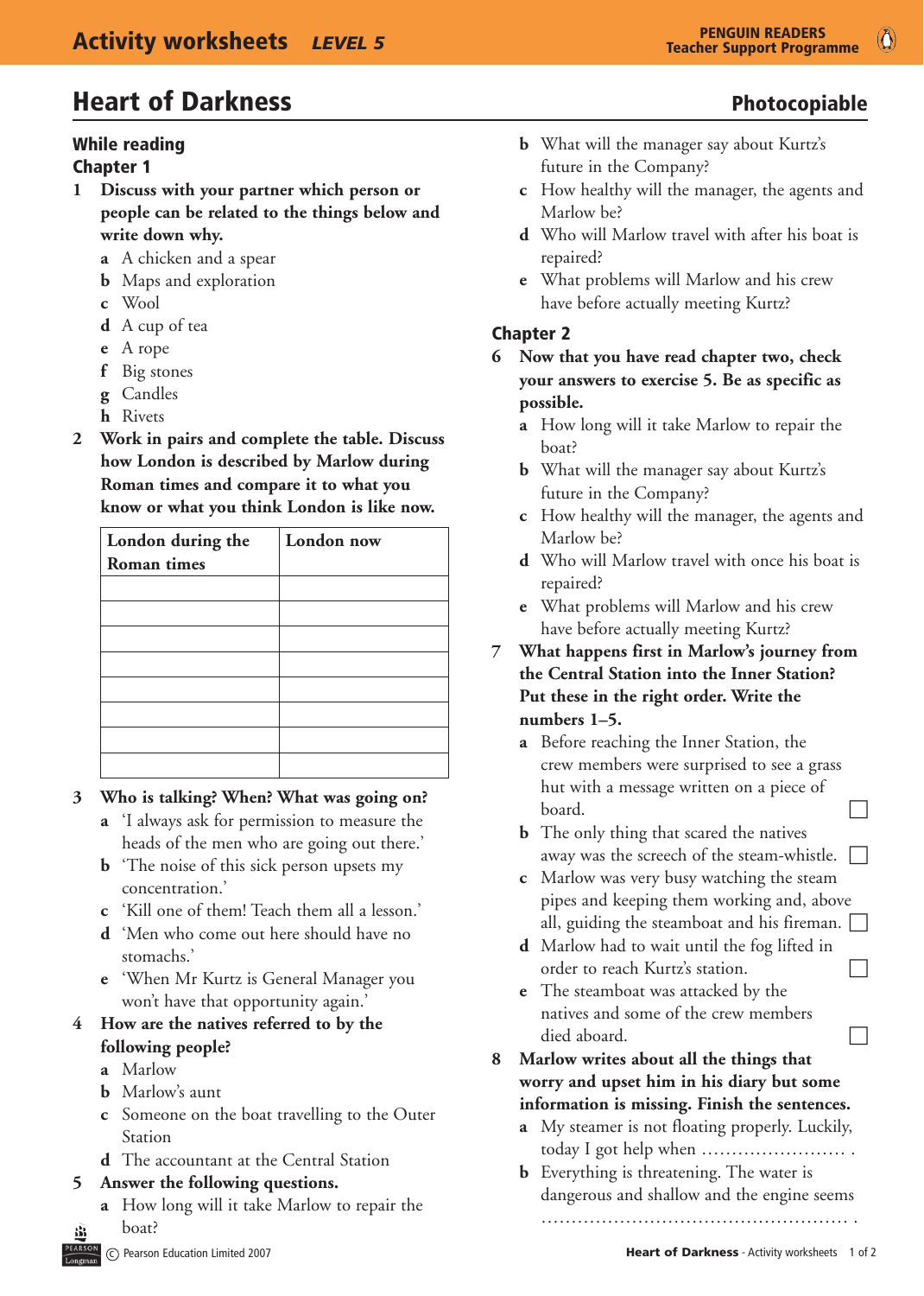- **c** When I woke up today, I couldn't believe my eyes! Everything was …………………… and I couldn't see anything!
- **d** When we were stuck in the fog today we heard some voices and one of the cannibals shouted, …………………… .
- **e** Poor men! Now that the hippo meat is gone they are starving. I can't believe how they can survive on …………………… .

#### **9 Match the incomplete sentences a–e with their endings 1–5.**

- **a** Marlow's steamboat couldn't advance because it was getting dark and the river got more dangerous upwards so …
- **b** The Society for the Control of Savage Customs had hired Kurtz because …
- **c** Marlow couldn't understand why Kurtz had added the shocking message …
- **d** After the pilot died, …
- **e** When Marlow realised that the cannibals wanted to eat the dead pilot, …
	- **1** … they put the anchor down before sunset.
	- **2** he threw the body into the river.
	- **3** 'Exterminate all the savages'
	- **4** Marlow realised that there had been a connection between them.
	- **5** he was half-English and half-French.

#### Chapter 3

#### **10 Are these true (T) or false (F) about Kurtz's ivory hunts and methods?**

- **a** In his trips, Kurtz discovered no villages.
- **b** Kurtz was so powerful that the natives had different ceremonies to honour him.
- **c** Kurtz could be frightening and shoot anyone who interfered with what he wanted.
- **d** Kurtz was ambitious but he never forgot his original ideas.
- **e** Kurtz was treated like a king by the natives around his post and used that power to get more ivory.
- **11 What happens first on the day Kurtz's arrives at his post? Put these in the right order. Write numbers 1–5.**
	- **a** The manager and his agents spoke to Kurtz.
	- **b** Kurtz read Marlow's letters of  $r$ ecommendation.
- **c** The beautiful woman came towards the steamer but she didn't talk with Kurtz.  $\Box$
- **d** Kurtz tried to escape by crawling back into the jungle.  $\Box$
- **e** Kurtz was carried on a rough bed to his hut by some natives.  $\Box$
- **12 Who might have said these sentences and when?**
	- **a** 'They think I'll never return but they are wrong. This place is mine!'
	- **b** 'Oh, heavens! Stop him from leaving! What am I going to do without him? What are we going to do?'
	- **c** 'I'd better do things right or I'll end up like those men.'
	- **d** 'If he dies, there will be no more trouble.'
	- **e** 'I don't want to be hanged! I have to leave now!'

#### **13 Match the names with the descriptions.**

 Kurtz's cousin the journalist the Intended the beautiful woman the Company officer

- **a** ………… was the lady in handsome pieces of cloth and savage jewellery who was Kurtz's mistress in Africa.
- **b** ………… was the pale and fragile woman who had been waiting for Kurtz to come back to Europe so that they could marry.
- **c** ………… was a neat man who was only interested in Kurtz's knowledge of unexplored African regions.
- **d** ………… was an old gentleman who wanted to know about Kurtz's last moments.
- **e** ………… was a man with a short moustache who thought that Kurtz was a rebel.

#### After reading

- **14**  Imagine that late at night the beautiful woman silently approaches the steamer and gives Marlow five things that he should give Kurtz once that they have left. What would these things be?
- **15** We are told that Kurtz was a good painter. Imagine that he had painted his favourite village. What would it be like?

#### **16 The naked truth about Kurtz.**

 Among the things Kurtz gives Marlow is his own diary telling the truth about how he became the god of the tribes around his post and the man collecting the most ivory. What would he say? Write it out.

Ő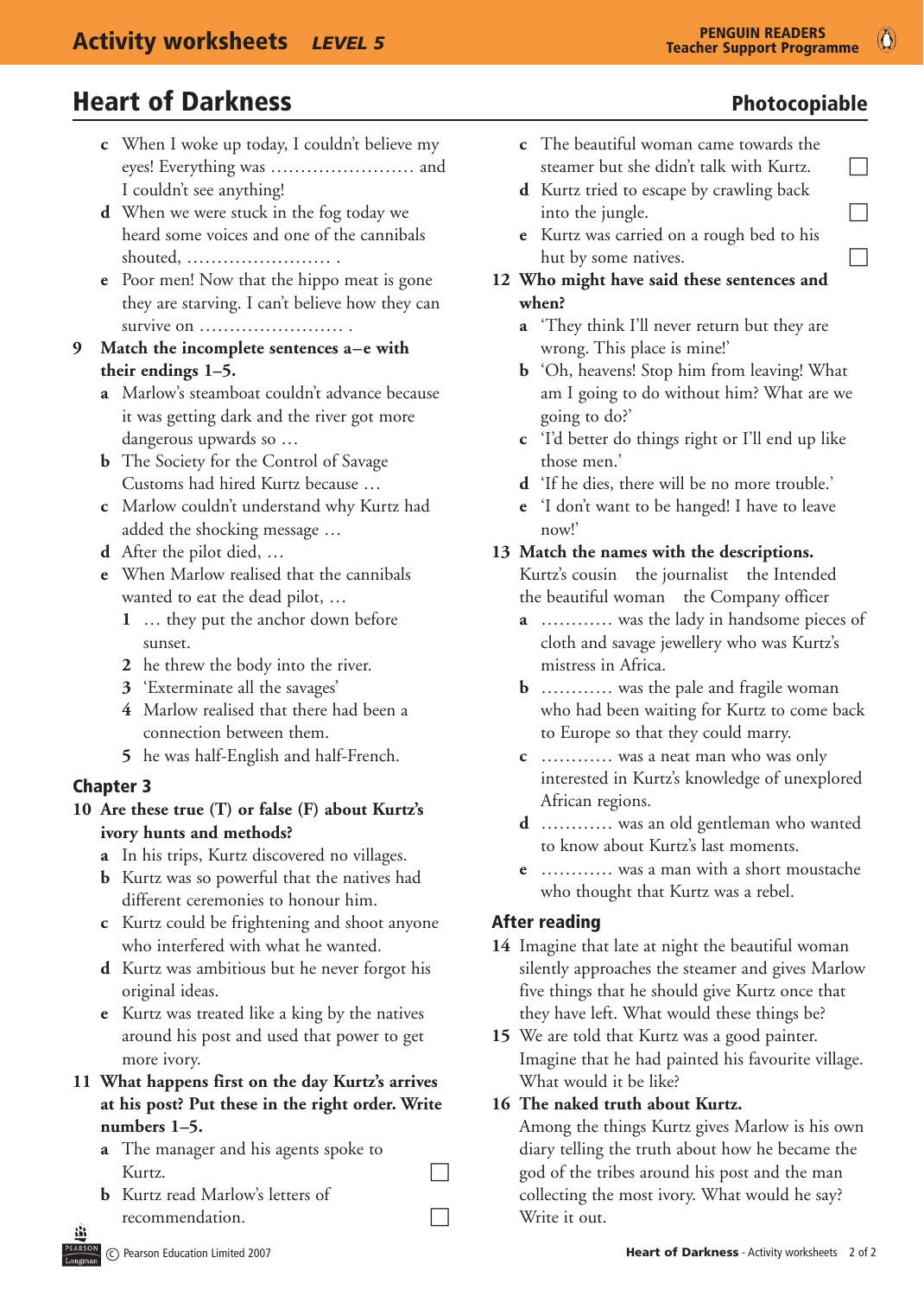#### Chapter 1

- **1 The men on the** *Nellie* **write everything they see in their log book. Find three mistakes in each of the extracts below. Change the wrong words.**
	- **a** Our sailing ship is big and it is too windy so we drop the anchor for safety and we wait in the stormy weather of the River Thames.
	- **b** Everything is pitch dark. It is impossible to see the mouth of the Thames and there are no ships around.
	- **c** Sunny London is very far away to the east. It would take days to get there.
	- **d** Charles Marlow is the captain of the *Nellie*. There is also a crew of three members. Everything is full of clear light, except for the inviting darkness in the west.
	- **e** The Director found that the boat would move. The riverbanks were foggy. Everything became more and more uncomfortable.
- **2 Marlow starts telling his story to the men. Say true (T), false (F) or it does not say (?).**
	- **a** Meeting Kurtz helped Marlow learn and rediscover the things around him.
	- **b** Before going to Africa Marlow had never been to the East.
	- **c** It was easy for Marlow to find the job he wanted on the River Congo.
	- **d** The Freslaven affair shows that there was lack of understanding and violence between white and native people.
	- **e** Marlow's aunt had lots of connections in Europe because of her relatives.

#### **3 Marlow sets off. Choose the right answers 1 or 2.**

- **a** The French steamboat entered every little port in the west coast of Africa because …
	- **1** they had to leave agents there.
	- **2** they were trading slaves.
- **b** Marlow was soon really shocked to see that ...
	- **1** nobody was friendly to the natives.
	- **2** white men thought of the natives as 'enemies' and fired their guns at their land quite frequently.
- **c** The Swedish captain of the second steamboat that Marlow joined …
	- **1** did not have full command of English.
	- **2** told him that a man had killed himself on board.
- 
- **d** Marlow stood still in horror …
	- **1** when he saw how natives were treated by the men in the company that he was now part of.
	- **2** when he saw the men carrying guns.
- **e** The first time that Marlow hears Kurtz's name he finds …
	- **1** he is a strange man.
	- **2** that nobody sends as much ivory as he does.
- **4 Marlow starts his 300-kilometre journey on foot as far as his steamboat. Put the events in order. Write the numbers 1–5.**
	- **a** The first time that Marlow met the manager,  $h$ e felt quite uneasy.
	- **b** The fat white man got a fever and had to be carried by the natives.  $\Box$
	- **c** When they arrived at the Central Station, Marlow met many white agents and he felt and thought that the place was a disaster.
	- **d** Marlow learnt that his boat had to be repaired.
	- **e** Marlow travelled with sixty natives and a fat white man who was used to fainting.  $\Box$

### **5 Complete the sentences with the right words.**

- candles horrific agent blindfold jungle **a** Marlow felt that the time he spent at the Central
- Station was ……………… .
- **b** Marlow was shocked to see that sick natives walked into the ……………… and never returned.
- **c** Everybody believed that the young ……………… with a pointed little beard and a long nose was a spy.
- **d** Marlow was interested in the painting that showed a woman wearing a ……………… .
- **e** There were only two people in the Station who had ……………… to themselves: the manager and his favourite.

#### Chapter 2

#### **6 Marlow is stuck at the Central Station. Are these sentences are true (T) or false (F).**

- **a** Marlow hears the manager complaining to his
- uncle that Kurtz did not have good manners or a nice attitude towards him.
- **b** The manager agreed to let Kurtz leave a native in charge of all the ivory.
- **c** The manager and his uncle thought wandering  $traders were competitors.$
- **d** The manager thought it was crazy that Kurtz wanted to be a manager and help the natives at the same time.  $\Box$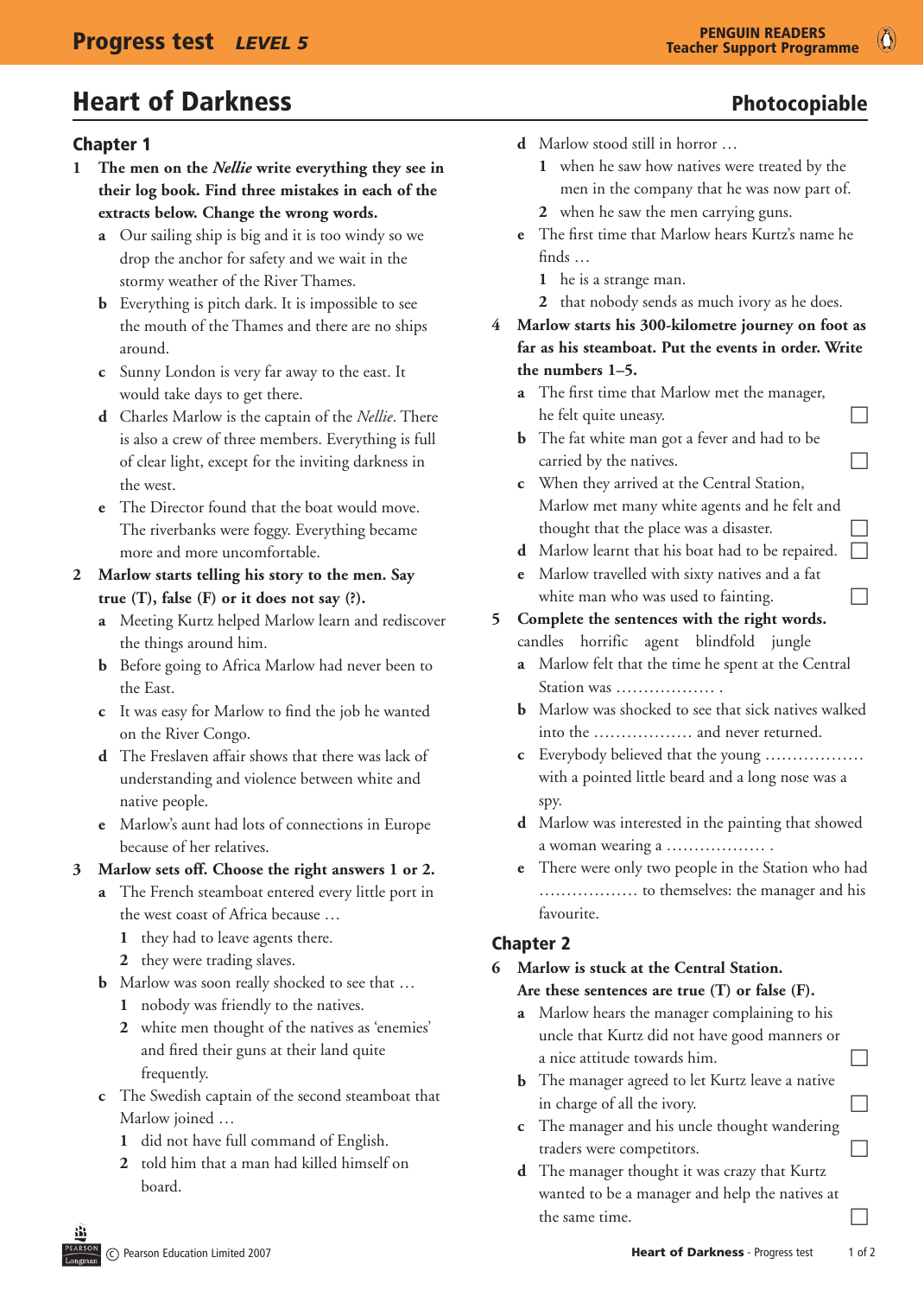- **e** When the two men realised that Marlow had been listening to what they were saying, they  $\log$  angry.
- **7 Marlow starts up the River Congo. Circle the right words.**
	- **a** When Marlow's boat did not float, *the cannibals/ the white crew* on board had to push it along.
	- **b** On board Marlow's steamer there were the manager and three or four *agents / sailors*.
	- **c** Marlow said that they were explorers in an unknown place and that they were the ones to suffer to *discover / conquer* it.
	- **d** According to Marlow the white men on his boat were accustomed to the idea of a conquered *slave / monster* in chains.
	- **e** When they realised that they would have to wait for one more day to reach the Inner Station, Marlow was *annoyed / surprised* at the delay.
- **8 Complete the sentences with the right words.** despair horrified savages genius Intended
	- **a** Marlow believed that Kurtz was a ……………… .
	- **b** Kurtz sometimes spoke of his ……………… .
	- **c** After such a long and troubled journey, the men were feeling ……………… .
	- **d** The ……………… became screaming and shouting behind the bushes as if they were going to attack them.
	- **e** When Marlow's steamboat was attacked by the natives with arrows and his pilot died, they all felt ………………………
- **9 Say true (T), false (F) or it does not say (?).**
	- **a** When Marlow's steamboat finally reached the Inner Station, they were welcomed by a white  $\Box$  contrared to  $\Box$
	- **b** The white man was not English.
	- **c** The Russian had never been on an English ship before.
	- **d** The Russian was amazed to have his book  $\Gamma$
	- **e** Kurtz thought the Russian was his best man.

### Chapter 3

- **10 Find the mistake in each sentence below. Change the wrong words.**
	- **a** The Russian nursed Kurtz during several illnesses.
	- **b** The natives in the tribe around Kurtz's outpost hated him.
	- **c** Kurtz pointed his gun at the Russian and fired it.
	- **d** Mr Kurtz's methods had helped further trade.
- 
- **11 Marlow sees Kurtz for the first time. Put the sentences in order. Write the numbers 1–5.**
	- **a** Kurtz talked to the manager and told him that he would return.
	- **b** The Russian told Marlow that Kurtz had planned the attack on the steamer so that he could stay there.
	- **c** Kurtz was so ill that he had to be carried by a group of natives to his hut.
	- **d** A wild beautiful woman stared at the men and then she opened her arms and threw them up.
	- **e** The Russian decided to run away so as not to be hanged.
- **12 Marlow's steamer leaves. Choose the right answer, 1 or 2.**
	- **a** When Marlow's steamer had some trouble …
		- **1** he knew that the boat would be stuck again.
		- **2** they had to stop near the island.
	- **b** Kurtz gave Marlow some papers ...
		- **1** so that the manager did not find them.
		- **2** for Marlow to spread his word.
	- **c** Kurtz's last words were …
		- **1** 'It's my duty.'
		- **2** 'The horror! The horror!'
	- **d** Marlow would never forget …
		- **1** his tough journey up River Congo.
		- **2** Kurtz's final cry.
	- **e** Marlow could not hand the papers to Kurtz's mother because …
		- **1** she had moved.
		- **2** she had died.

#### **13 Say true (T) false (F) or it does not say (?).**

- **a** The Company man insisted that Marlow's gives him the papers and Kurtz left, saying that they belonged to the company.
- **b** Kurtz's cousin told Marlow that Kurtz had been a great painter.
- **c** The journalist told Marlow that Kurtz could never have been a good leader.  $\Box$
- **d** Kurtz's Intended did not travel with him because she was sick.  $\Box$
- **e** When Marlow visited Kurtz's Intended a year later, she had stopped mourning him.  $\Box$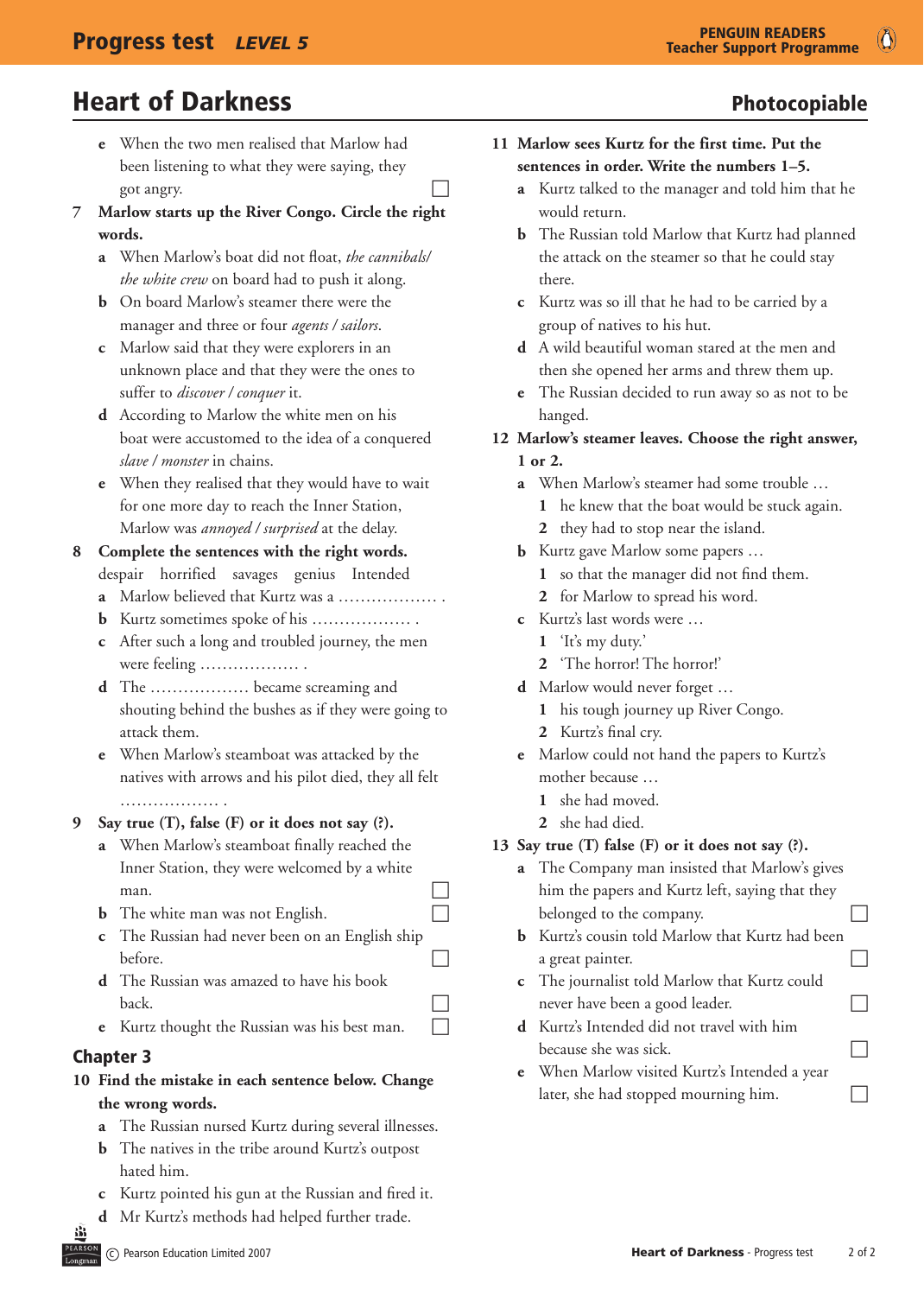$\bullet$ 

## Heart of Darkness

Joseph Conrad



### About the author

Joseph Teodor Konrad Korseniovsky, better known by his pen name, Joseph Conrad, was born in Poland in the 1850s. At the age of 17, he joined the French Navy and some years later, the British one even though he barely spoke English. In the following years, he travelled all over the world as a seaman, visiting and exploring what he considered the most exotic places he had ever been to. In the 1890s, he went on a journey up the River Congo in Africa and this was a turning point in his life. He was appalled by the European venture there, its methods and the treatment given to native Africans. As a writer, Joseph Conrad would later draw on this particular experience. *Heart of Darkness*, which was first published in the early 1900s, somewhat reflects what the author saw, felt and thought as a European in Africa during the colonial times.

#### Summary

*Heart of Darkness* is a story within a story. Five men on board the Nellie are anchored in the Thames Estuary at dusk. One of them narrates what happened aboard but mainly retells the story told by another crew member, Charlie Marlow, about his journey to Africa and up the River Congo as a representative of a trading company. Marlow shares his experiences as a steamboat captain transporting ivory downriver but particularly focuses on the lack of efficiency of white trading agents and how they mistreated the natives. However, the centre of his story is his search for the mysterious Kurtz, an ivory trader, who gathers huge quantities of ivory through very peculiar and secret methods and who has raised himself as the god of the tribes surrounding his station. It is through Kurtz that Marlow discovers the various forms of darkness in Congo and this throws light on himself.

**Chapter 1:** Waiting for the tide to turn, the men listen to Marlow's story. He tells them how he has always been interested in Africa and how he used his aunt's contacts in Belgium to find a job in a colonial trading post up the River Congo. Marlow starts a thirty-day journey on a French steamboat up to the mouth of the river and then joins another steamboat until they get to the Company's Outer Station. He stands in horror when faced with the living condition of the native people there and the way in which they are treated. Marlow spends ten days at the station which is run by a white chief accountant and, for the first time, he hears about the extraordinary, best ivorytrading agent, Kurtz. Marlow begins a three-hundredkilometre journey on foot to his steamboat together with another white man and learns more about Kurtz. Marlow arrives at the Central Station and finds that his steamboat is stuck at the bottom of the river and that it will take some months to have it repaired. He meets the Station Manager and is told a lot more about the unique Kurtz, who appears to be presently ill. As time goes by, Marlow is increasingly discouraged and upset by white men's rules and behaviour and interested in Kurtz's ideas, principles and success.

**Chapter 2:** Marlow repairs his boat and prepares to start his journey up the River Congo with a big crew, the Manager, his assistants, some agents and a group of natives, towards the Inner Station to meet Kurtz. By now, finding Kurtz, and learning from him, has become his only purpose. When Marlow's steamboat is getting closer to Kurtz's station, they are stranded in a thick blanket of fog and they can't keep moving upwards. When the fog lifts and they are about to get to the Inner Station, they are attacked by several natives and the pilot dies. Marlow starts feeling that he will never get to see Kurtz, since he must have been killed. Yet, Marlow manages to edge the steamer towards the riverbank and he sees Kurtz's hut through his telescope, but not him. Instead, Marlow meets a Russian seaman who has been assisting Kurtz and who worships him as much as all the other men around him. The Russian tells Marlow the story of his life and all about his relationship with Kurtz, but he particularly focuses on the mysterious Kurtz, his endeavours and achievements. He also tells Marlow that the natives have attacked his steamer because Kurtz was with them and they didn't want him to leave the heart of the continent.

**Chapter 3:** The Russian speaks about how he nursed Kurtz through two illnesses and confesses to Marlow that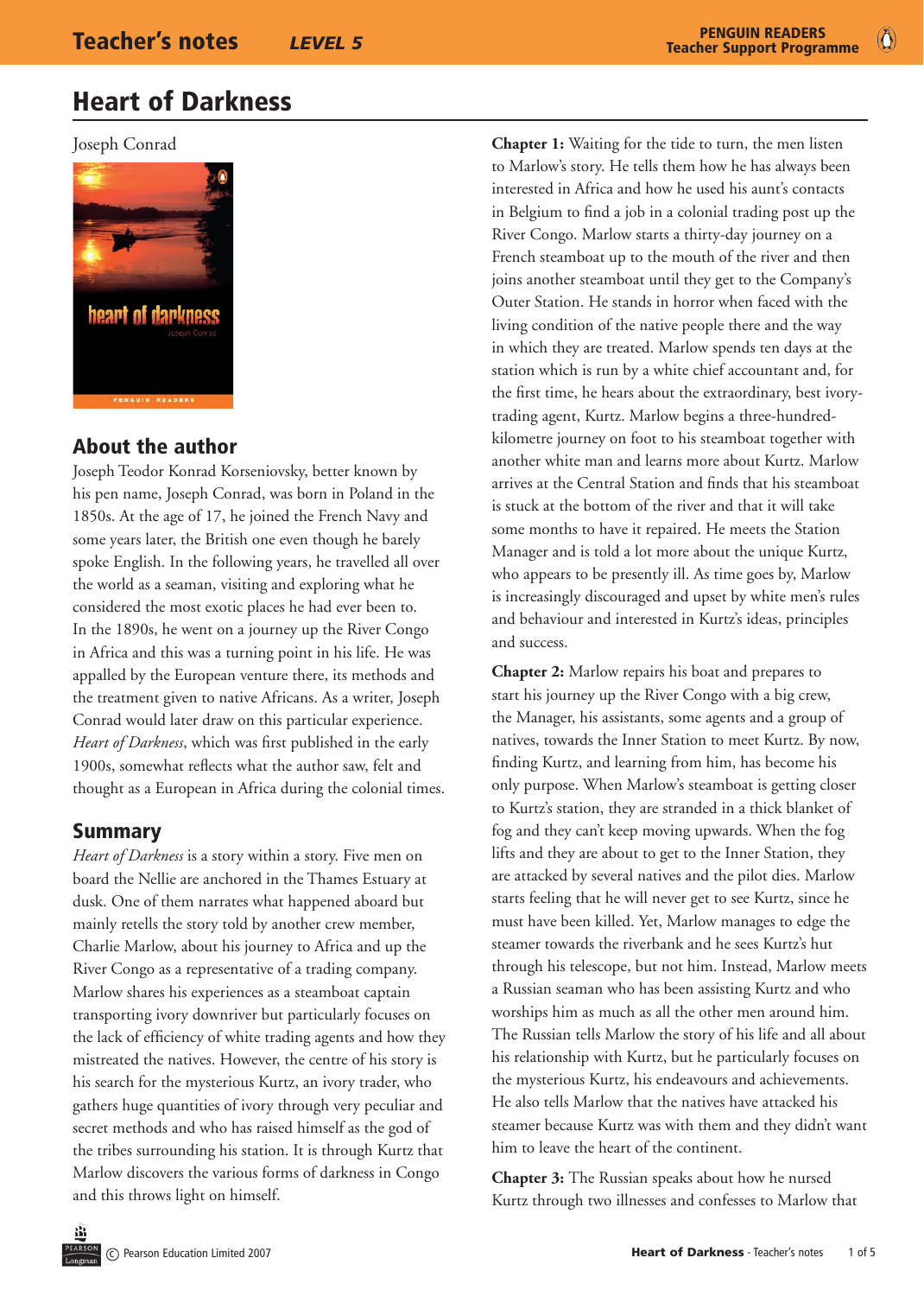it was Kurtz who ordered the attack on his steamboat because he didn't want to leave. He also describes Kurtz's frightening ivory hunt and his peculiar methods, which ruined further trade in the region, and his madness, which together with his desires and blind greed, took control over him and even governed him. Kurtz arrives at his hut lying on a rough bed carried by some natives and followed by several more, among which is his mistress, a beautiful mysterious woman. The manager tells Marlow that Kurtz has done more harm than good to the Company due to his forceful action and faulty methods. Marlow tells the Russian that the manager and his assistants were plotting to have him hanged, since they believed that he was stealing from the Company. Therefore, he decides to run away. Before doing do, he tells Marlow that he knows many secrets that could damage Kurtz's good name. However, Marlow decides to remain loyal to Kurtz. All the men, including Kurtz, get on board and this time Marlow's steamboat moves quickly downstream. Kurtz opens up to Marlow and gives him some secret papers. As Kurtz lies dying his last words are 'The horror! The horror!' Back in Brussels, Marlow is visited by many people, a Company agent, Kurtz's cousin and a journalist, who want to know more about Kurtz's death. Finally Marlow visits Kurtz's Intended and lies to her, telling her that that his last words were her name.

#### Background, themes and symbols

**The abuse and hypocrisy of colonialists:** The book explores issues related with the colonial rule in Africa. Marlow is faced with a harsh picture of colonial trade: the inefficiency and hypocrisy of white agents, the greedy impulses and harsh methods of the traders, the destruction of the land, and the exploitation of and brutality towards the African tribes surrounding the stations astound him and make him challenge his ideas and values. However, what particularly shocks him is the true nature of the so-called extraordinary Kurtz, who actually rules through violence and oppression and ends up wanting to 'exterminate the savages'.

**Good vs evil:** *Heart of Darkness* can be seen as the individual's inner conflict between good and evil. Just like Kurtz, or even Marlow, people struggle with their moral ideas, strength and values, and fight with the dark forces inside them, their hidden repressed drives. Yet, when they finally see their own 'heart of darkness' they are left with no words but 'The horror! The horror!'

The change in Kurtz's ideas and purposes from educating and guiding the natives towards a better life, to his exploiting them and seizing their land and ivory, reflects how he broke away from his initial beliefs, as his greed for power and control, his darkest side, took over him.

**The river, the fog and darkness:** Natural elements in the book set the scenario for the journeys and discoveries that individuals will go through, since they symbolically represent moods, feelings and thoughts.

**The Congo River** is the threshold that divides outside and inside and it is the access to the centre of the continent. It is described as a 'snake that charms', and thus, it both attracts and scares away. Marlow struggles to travel upstream towards the Inner Station to meet Kurtz at the very 'heart of darkness', but he smoothly flows downstream back to 'civilisation'.

**The fog** anticipates darkness. It creates obscurity and confusion and it clouds perception. Marlow's boat is lost and stranded in the fog, and this makes it impossible for him to see, and even understand, what lies ahead in his troubled journey, beneath the men around him, and even inside Kurtz, the man he is fascinated with.

**Darkness** is everywhere: in London, in the Congo and in the innermost part of the individual. Darkness stands for the mysterious, the unknown, the savage, the unrepressed. It is at the heart of the continent and it appears to be opposed to the 'light of civilisation'. Yet it also reflects the evil purposes, the faulty methods and the moral obscurity of the colonial project.

### Discussion activities

#### Before reading

- **1 Discuss:** Have students talk about the book and the cover. Write 'Heart of Darkness' on the board. Divide the class into groups and tell them to imagine what the Reader is about. Write their answers in spiderwebs.
- **2 Discuss:** Have students talk about the colonial rule in Africa or anywhere else in the world. *What was the purpose of establishing colonies? How did colonies work? What did the British want from the colonies? What did they offer the colonies? What did the British think of the native people there?*
- **3 Read:** Have students to read aloud pages v and vi.
	- **a** Divide the class into two. Have Group A underline all the dates and the places (countries and states) mentioned and Group B underline the phrases that describe the relation between white colonisers and natives.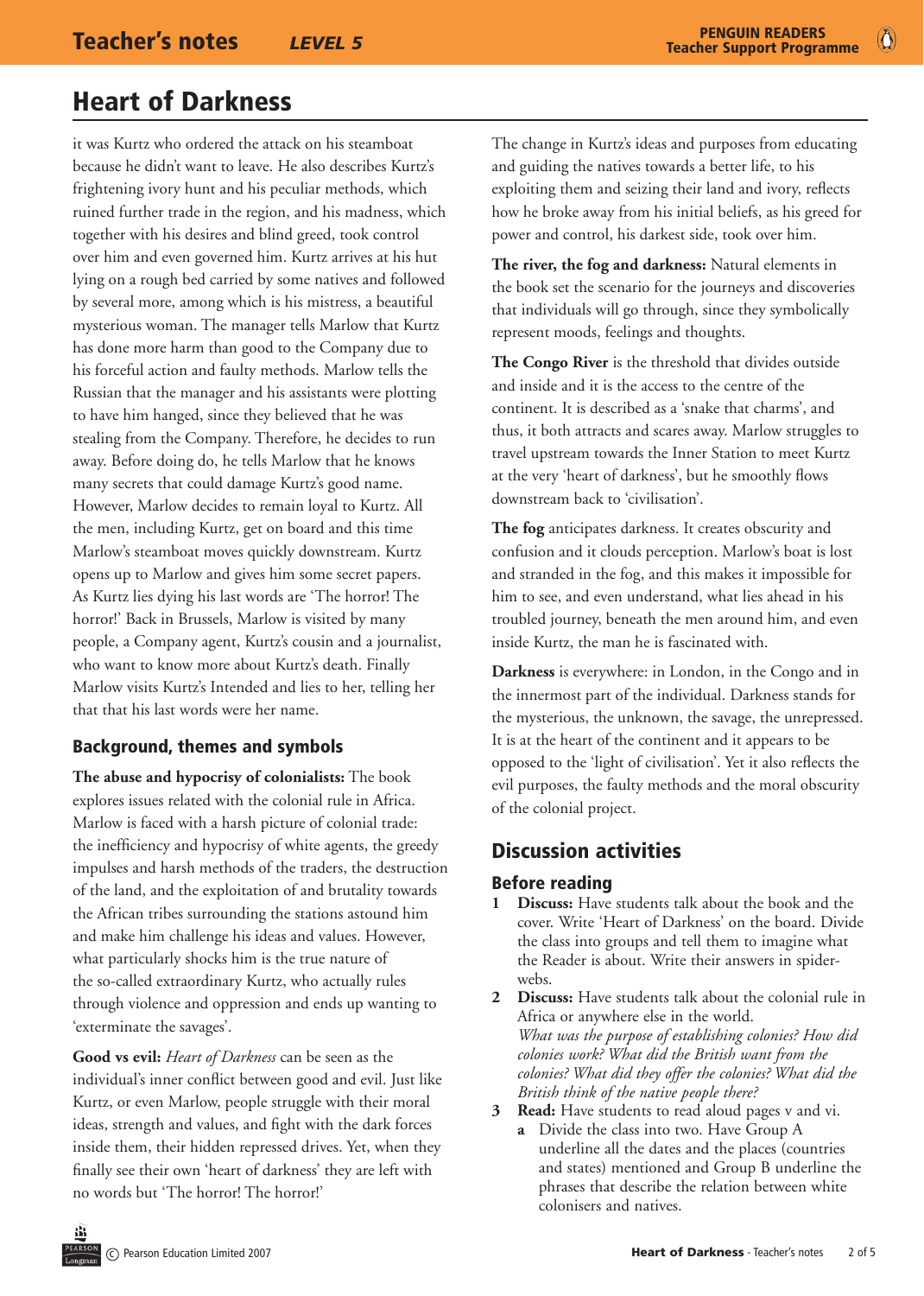- **b** Bring a world map to the classroom and have students mark each of the places underlined by Group A.
- **c** Based on what Group B underlined, discuss how the Africans were affected by colonisation.
- **4 Research:** Tell students to form groups and go to the library or surf internet sites for more information on the colonial rule in Africa and to answer the questions you asked in exercise 3 in further detail. Ask them to prepare presentations to share with the other students.

#### Chapter 1 While Reading

- Pairwork and Role-play: Have students choose between any of the two situations below.
	- **a** *You are Marlow and his aunt having tea and celebrating Marlow's getting the job at the Company. Student A: You are the aunt. Talk about the new ideas that you have read in the papers. Tell Marlow how proud you are of him and why. Student B: You are Marlow. Tell your aunt how you always liked exploring and why this journey is so important to you.*
	- **b** *You are Marlow and an agent at the Company's office in Brussels during Marlow's job interview. Student A: You are one of the Company's representatives. You have to interview Marlow. Tell him about the company's projects, expectations and methods. Ask him all the necessary questions. Student B: You are Marlow. Make sure you make a good impression on the Company. Tell them why you are the right person for the job.*

Choose three to five pairs to act out their interviews in front of the class.

- **6 Discuss:** Have students look at the picture opposite page 1 that reads: 'Would this land and this river control us or would we control them?'
	- **a** Ask: *What impression does the picture give you? What is suggested in the question below it? How do they both relate to what you have read in the chapter?*
	- **b** Write the heading above on the board and brainstorm ideas. Tell students: *Some of the natural elements in the book seem to be personified, or given human qualities; others are compared to animals; and others are given magical or supernatural powers. Why is this so? Do you remember reading any of these? What view of nature is presented in the story?*
- **7 Group work:** After the discussion, tell students to form groups and to choose one of the following activities:
	- **a** Read from 'The Thames was confident in its power' until the end of the paragraph (p. 2). *How is the River Thames described? Which qualities is it given? Why?*
	- **b** Read from 'I found myself on a street in London looking at a map of Africa' until the end of the

paragraph (p. 5) *How is the River Congo described? Which qualities is it given? Why?*

- **c** Read from 'I left a French steamboat' until the end of the paragraph (p. 10). *How is the coast described? Which qualities is it given? Why?*
- **d** Read from 'I felt alone among these passengers and the crew' until the end of the paragraph (p. 9). *How is the sea described? Which qualities is it given? Why?*
- **e** Read from 'We continued along the coast' until the end of the paragraph (p. 10). *How are the waves described? Which qualities are they given? Why?*
- **8 Discuss:** After students have finished the exercise above ask:

*What does water seem to do? What does it divide? What problems does it bring about? Why? What is water preventing men from doing? Why?*

### After reading

**9 Guess:** Ask students how they think the Africans see Marlow.

*You are one of the African natives in Congo. What do you think about all the white men in your land collecting your ivory? What are they like? What is strange about them? What are they doing here? What do you think of their customs and methods?* 

**10 Discuss:** Ask students to look back at exercise 4 in chapter 1 in the Activity Worksheet. *Discuss with your partner why African people are described in so many different ways. What does each of them suggest? What does this show about people's assumptions about African people? Discuss how things or even people change depending on who is looking at them.*

**11 Write:** Have students imagine what would have happened:

*If Marlow's aunt hadn't spoken so highly about her nephew, people would have had a different perception of Marlow and he would have been given a different job. Surely the manager and his agents would have treated him differently. How? What would have happened?*

**12 Discuss:** Have students look back at exercise 2 in chapter 1 in the Activity Worksheet. *Look at the chart you completed about England now and during the Roman times. Why do you think Marlow mentions this? What does he want to show about England? How different was England in the past from present Africa?* 

Have the whole class share their opinions.

- **13 Write:** Give students these instructions: *There are many parts in the book in which nature seems to suggest what is happening to men or to anticipate what will happen to them. Choose one of the following situations and write a short paragraph in which nature suggests or predicts what men go through.* 
	- **a** *As Marlow is leaving Brussels in the French boat he looks back.*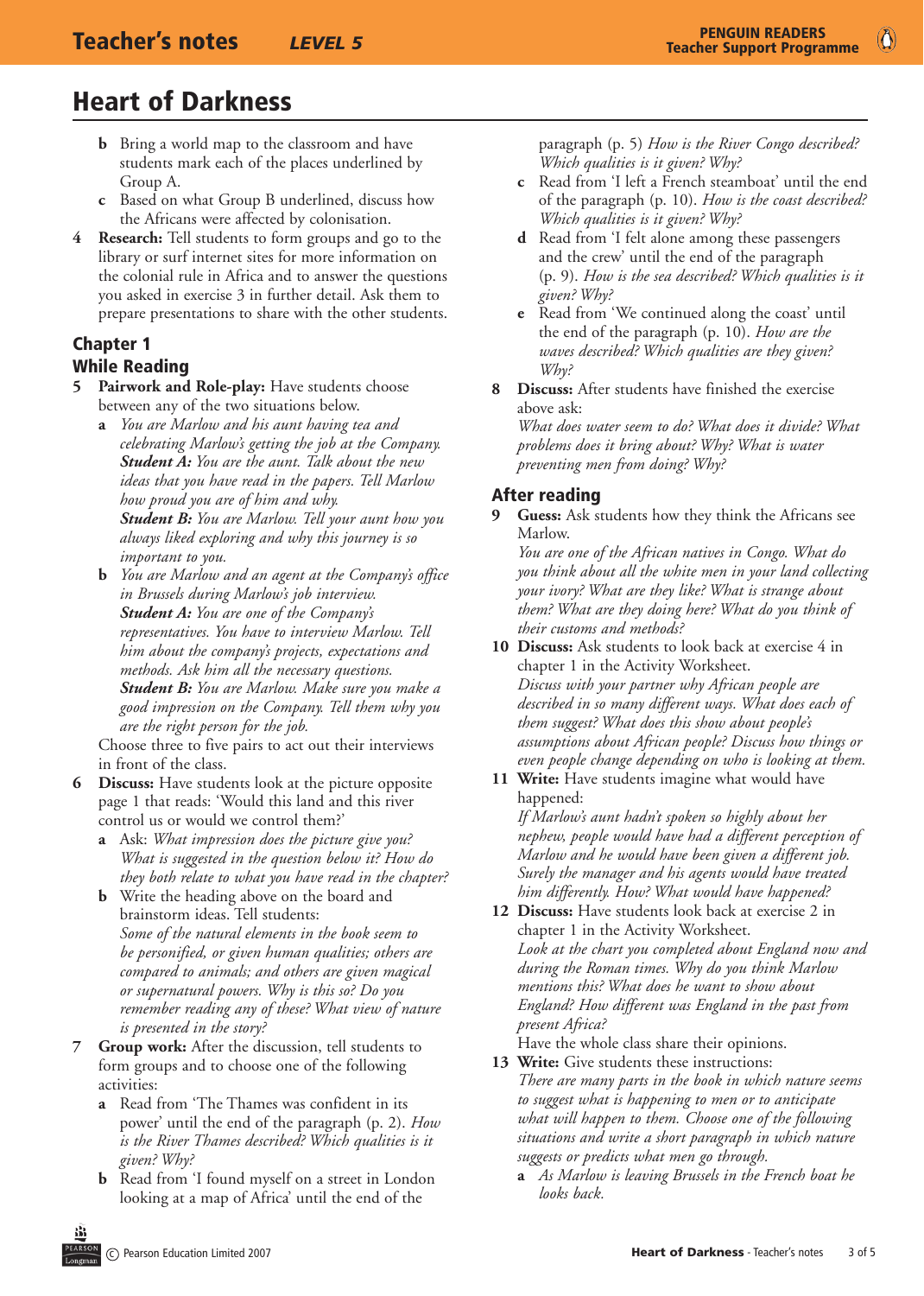- **b** *Marlow walks towards his steamboat stuck at the bottom of the river and stares at it.*
- **c** *It is very hot and late at night. Marlow is on the deck of his steamboat. As he is falling asleep, he starts thinking of Kurtz.*
- **14 Read and write:** Have students do the following: *On page 6, Marlow describes Freslaven's fight with the chief of the village using irony, i.e., he says other than what he means, and uses a bit of humour for the situation not to be so shocking to the listener. Re-read the paragraph with your partner and choose any other situation in the chapter that could be retold using irony with the same effect.*

#### Chapter 2 While Reading

- **15 Read and Discuss:** Have students discuss how the setting and characters are presented. *Re-read from 'We entered deeper and deeper into the heart of darkness' up to 'the noise and activities of these wild creatures' (p. 30) and discuss how Congo and the African people are shown in this chapter.*
- **16 Role-play:** Have students write a dialogue that could have been in the story and perform it. *On pages 25–28, the Manager of the Central Station and his uncle talk about the Company, trade and Kurtz without knowing that Marlow is listening to them. Imagine that Marlow talks to them. Decide when he will interrupt them and what each of them will say. Decide how the conversation will change.*
- **17 Pairwork:** Have students work in pairs and imagine they are two of the cannibals on Marlow's boat. *You are travelling on Marlow's boat. How do you feel? What do you think about your people? What do you think about all the white men around you? What do you expect from the journey?*
- **18 Write:** Have students write the following: *You are Marlow. Everyday you write in your logbook what has happened, what the weather is like, how the tide changes, how the crew behaves, etc.*
- **19 Pairwork:** Have students analyse what the fog means in the book. Give students these instructions: *With your partner re-read pages 34 and 35 trying to keep in mind what we have already said about the role of nature in the book. Then answer these questions: Why does the fog appear now? What does it suggest? What does it prevent men from doing?*

#### After reading

**20 Pairwork:** Have students do this activity. *Imagine one of you is Marlow and the other is the Manager. You are trapped in the fog at night and you start wondering whether you'll ever see Kurtz. Student A: You are Marlow. As you fall asleep you start hearing Kurtz's voice. What does it say?*

*Student B: You are the Manager. As you fall asleep you start hearing Kurtz's voice. What does it say?* Compare your writings.

- **21 Write:** Give students these instructions. *Nobody knows what happened to Kurtz and why he changed his ideas so much and ended up writing 'exterminate the savages!' Imagine you are Kurtz and write down what was going on in his mind at the time*
- **22 Read and discuss:** Have students re-read pages 42 and 43 paying special attention to what Marlow says about women and about people who live in the city. Discuss the two issues below using these questions:
	- **a** *Why is it that there are practically no women in the story? Why does Marlow say that women 'should be out of it'? What view of women does he have?*
	- **b** *Why does Marlow tell the European men listening to his story that 'they can't understand what he is talking about'? Do you agree? Do you have to live like Kurtz in order to understand?*
- **23 Write:** Have students do the following activity. *You are the Russian. You have just met Marlow and his crew. Write your thoughts and feelings in your diary.*

#### Chapter 3

#### While reading

- **24 Read and discuss:** Tell students to re-read pages 53–55 where Marlow describes a different Kurtz. *What view of Kurtz is shown in these pages? How different is this Kurtz from the one presented by Marlow before? Which Kurtz is the true one? Why?*
- **25 Discuss:** Have students read the following quotation (p. 56) out loud then ask these questions: 'I think this knowledge came to Kurtz at last – but only at the end. However, the jungle and the river had discovered his greedy secrets early and had punished him for his terrible attack on them'. *How has nature been affected by Kurtz? In how many ways was Kurtz punished by nature? Why?*
- **26 Guess:** Have students imagine a different arrival. *Kurtz arrives at the station being carried and followed by the natives. Even though they shout and complain, they are pacific. Imagine a scenario in which they react differently. Write or draw what happens.*
- **27 Guess:** Have students do the following activity. *We are told by the Russian that Kurtz and the beautiful woman used to argue a lot. Imagine what they could fight about and write down what they both say.*
- **28 Group work:** Have students do this activity. *On his death bed, Kurtz gives a packet of papers to Marlow. Everybody seems to be interested in them, but we never know what they say. With your partners plan What is in the packet. What each paper says. Write them down in Kurtz's style.*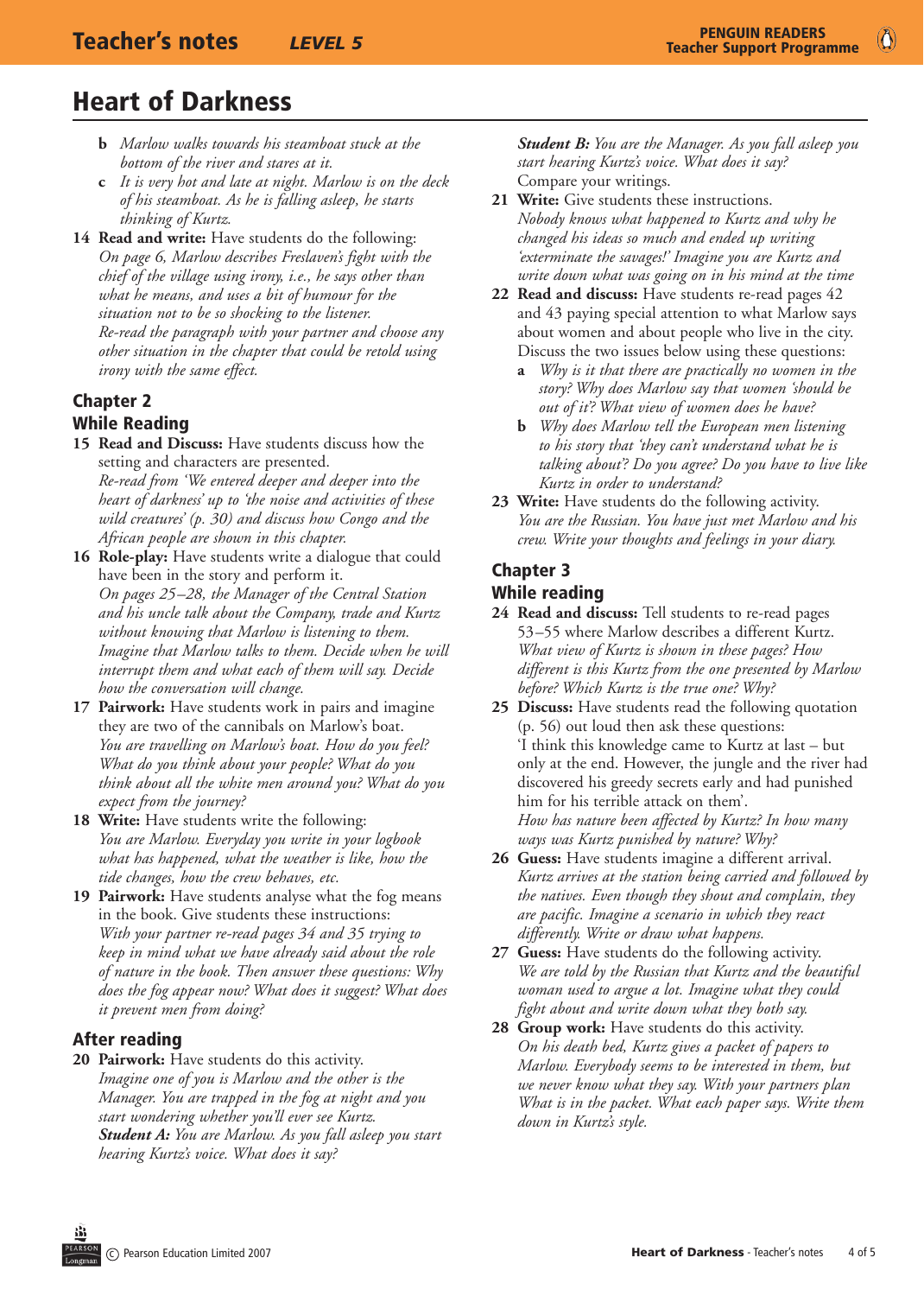#### After reading

- **29 Read and discuss:** Tell students to re-read page 73 where Marlow talks about Kurtz's final cry (The horror) and his journey into the heart of darkness. *Do you agree with Marlow's view of Kurtz? Why do you think Kurtz cries 'the horror'? How do you understand the title of the book, Heart of Darkness after this dramatic moment?*
- **30 Predict:** Ask students what happens next? *Imagine you are all fortune-tellers, who will predict the future of the Company, Marlow, the Manager, the natives, the beautiful woman and the Intended after Kurtz's death. Take turns to talk about them.*
- **31 Role-play:** Give students the following instructions. *Imagine that Kurtz and the Company have to stand trial in an African court because of what they have done. Play the roles of the judge, the members of the jury, the lawyers, Kurtz and the Company men.*
- **32 Write:** Have students write about Kurtz's memoirs after 'The horror! The horror' *Imagine that after 'the horror' Kurtz survives and sees the light. Imagine what he would write in the central chapter of his autobiography.*

#### After reading

- **33 Discuss:** Guide students with questions about Europeans and Africans. *Has the reading of the book changed your views about Europeans, Africans and colonial trade?*
- **34 Discuss:** Have students discuss good and evil. The book shows that Kurtz, Marlow, and all people are good and evil and that they have a savage and an evil side as well as a civilised side. Do you agree? How do these show in the book?
- **35 Discuss:** Have students discuss 'The horror!' *On page 12 Marlow stands in horror and on page 71 Kurtz stares in horror. What are these men horrified about? What does Joseph Conrad suggest by this?*
- **36 Discuss:** Guide students with questions about women.

*There are four different types of women in the book: the aunt, the blindfolded woman, the beautiful woman and the Intended. What is each of them like? Are these stereotypes representative of women in general? Why?*

**37 Find:** Get students to find examples of Kurtz an idol and a monster.

*Throughout the book, Marlow has mixed feelings about Kurtz. He sees him as both an idol and a monster. Look for examples of both.*

#### **Projects**

- **38 Discuss:** if you have access to films on video or DVD, you can discuss scenes in *Apocalypse Now*.
- **39 Group work:** Have students do these activities.
	- **a** Divide the students into groups. Have each draw a chart and compare one of the following

in the book and the film: Marlow and Willard, Mr Kurtz and Colonel Kurtz, the African and the Cambodian jungles, African and Cambodian tribes. Then have students share their findings.

**b** Watch the scene in which Willard and one of his crew members, Chef, end up venturing into the jungle to fetch some fruit. Ask students to do the following:

*Analyse how the two men are shown as two small beings against a background of huge trees in the immensity of the jungle. Discuss this and write down your thoughts.* 

*Look for passages in Joseph Conrad's book in which nature dwarfs men. Then share your writings and findings.*

- **c** Watch the scene in which Willard, played by Martin Sheen, enters Colonel Kurtz's compound. Ask students to do the following: *Write down what this scene shows and suggests about Kurtz and his relationship with the natives. Also discuss whether the images show the outpost as you imagined it.*
- **40 Listen:** Get students listen to the song *The End* by The Doors, which is played in the opening and closing soundtrack of *Apocalypse Now*. Ask these questions:

*Why has this song been chosen? How does it relate to the book? And to the film?*

- **41 Read:** Have students read the poem 'The Hollow Men' by TS Eliot. Ask students to do these activities:
	- **a** *Identify which lines are spoken by Colonel Kurtz (at the end of the film) when he expresses what he has discovered.*
	- **b** *Discuss why the poem makes reference to Conrad's Kurtz in its opening lines.*
- **42 Discuss:** Talk about the effects of colonial trade and war. Ask students to do these activities:
	- **a** *Discuss how Mr Kurtz in the book and Colonel Kurtz in the film are transformed and how they change their original ideas and morals due to colonial trade and war.*
	- **b** *Discuss which view of the British venture in Africa and the American venture in Cambodia are presented in the book and the film. Analyse what these views have in common.*
- **43 Write:** Get students in groups. Tell them to choose their favourite newspaper or magazine and to write a film review of *Apocalypse Now* to be published in the film section.

#### Vocabulary activities

For the Word List and vocabulary activities, go to www.penguinreaders.com.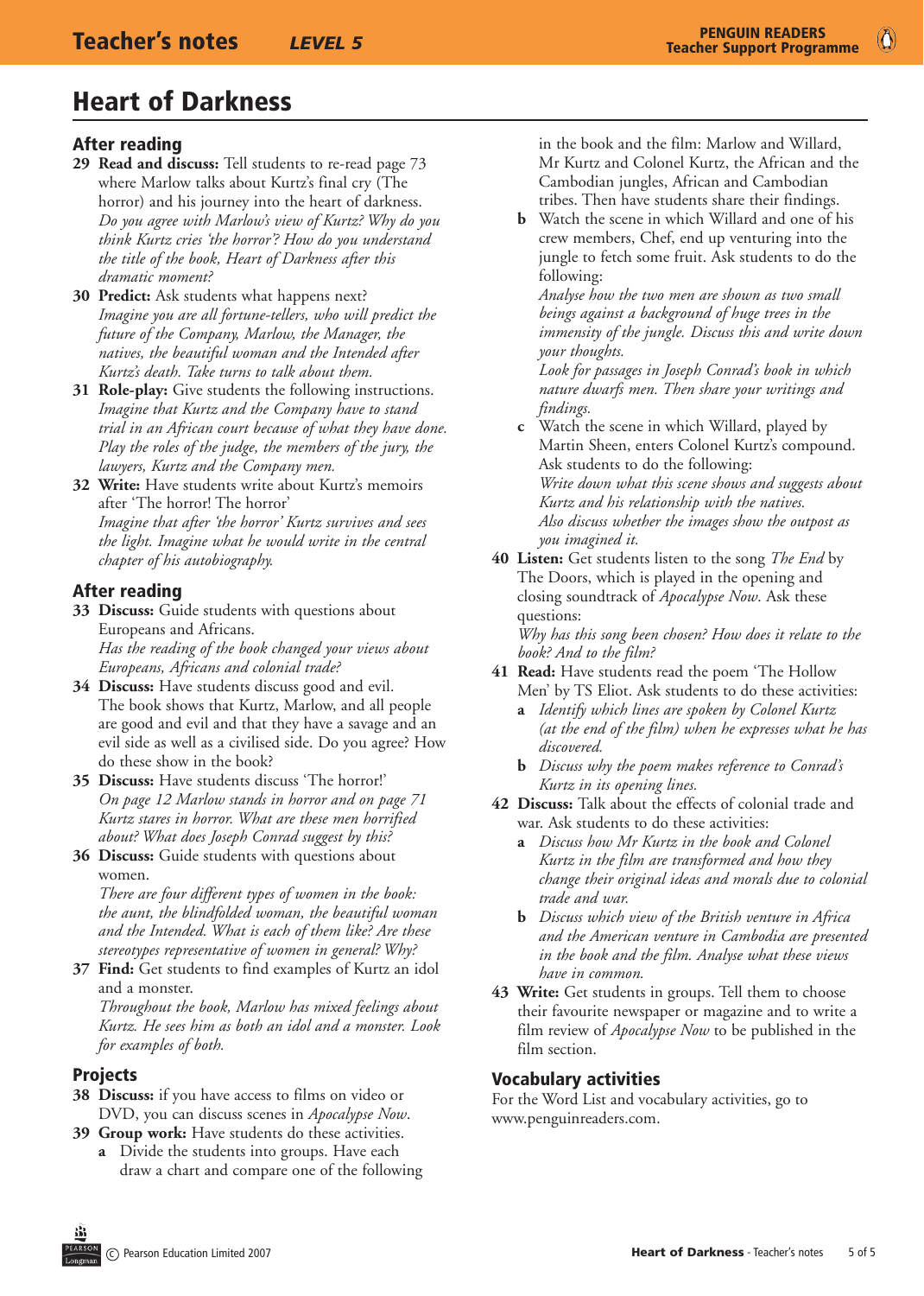### Book key

- **1–4** Open answers
- **5 a** telescope
	- **b** screech
	- **c** exterminate
	- **d** trade
	- **e** rivet
	- **f** blindfold
	- **g** intended
	- **h** despair
- **6** Open answers
- **7 a** Charlie Marlow
	- **b** Romans
	- **c** Marlow's aunt
	- **d** Freslaven
	- **e** Belgium
	- **f** Belgian doctor
	- **g** a Swedish agent
	- **h** dying black natives
	- **i** Company's chief accountant
	- *i* Kurtz
	- **k** manager of the Central Station
	- **l** ambitious agents
	- **m** manager and brick-maker at the Central Station
	- **n** Kurtz
	- **o** mechanic
	- **p** manager's uncle
- **8** Open answers
- **9 a** 3 **b** 2 **c** 5 **d** 1 **e** 6 **f** 4 **g** 7
- **10 a** Bad example: they fire their guns for no reason and do not hit anything.
	- **b** Bad examples: both stations are in a mess, with machinery in poor condition, workers badly treated and little or no work being done.
	- **c** Good example: the accountant works hard and keeps the financial records very well.
	- **d** Bad example: his workers obey him, not because he is intelligent or efficient but because he makes them nervous and because he is never ill.
	- **e** Bad example: his job is to make bricks, but he has not made any since he has been at the station.
- 11 **a** These five men are all sailors, men who have 'followed the sea'; they are old friends.
	- **b** Marlow needs rivets to fix his steamboat and the brick-maker needs supplies to make bricks. Neither of them is sent the things they need – examples of inefficiency.
- **c** The brick-maker tells a story about hippopotamuses. He says they belong in the Congo and have a special magic that protects them. He contrasts them with the agents who do not belong in the Congo and therefore have no magic to
- **d** They are uncle and nephew.

protect them.

- **e** Both are great rivers that take men to adventure and mystery.
- **12** The Company's chief accountant describes him as an extraordinary person who sends in more ivory than all the other agents together and will rise very far in the Company. He says that Kurtz will be an important person in management very soon, and that the people above him have big plans for him.

The Manager of the Central Station says that Kurtz is his best agent, but is ill. He is an extraordinary man, of very great importance to the Company.

The brick-maker says that Kurtz is chief of the Inner Station (the best station) and an ambassador of pity, science and progress. He is a special man who understands the purpose in being in the Congo. Next year, he will be assistant manager. He needs the right tools and intelligent men around him.

Marlow says that Kurtz is as unknown and mysterious as a man from Mars, and that he came to the Congo with big moral ideas.

- **13–14** Open answers
- **15 a** Kurtz's power
	- **b** the climate
	- **c** illness
	- **d** objects under the surface
	- **e** hunger
	- **f** a spear
	- **g** a screech from the steamboat's whistle
- **16 a** from all over Europe
	- **b** report
	- **c** pushes the pilot's body into the river
	- **d** in colourful clothes
	- **e** Russian
	- **f** Kurtz to stay
- **17 a** At the Central Station: Marlow hears a private conversation between the Manager and his uncle and learns about their attitude towards Kurtz and about some of Kurtz's activities.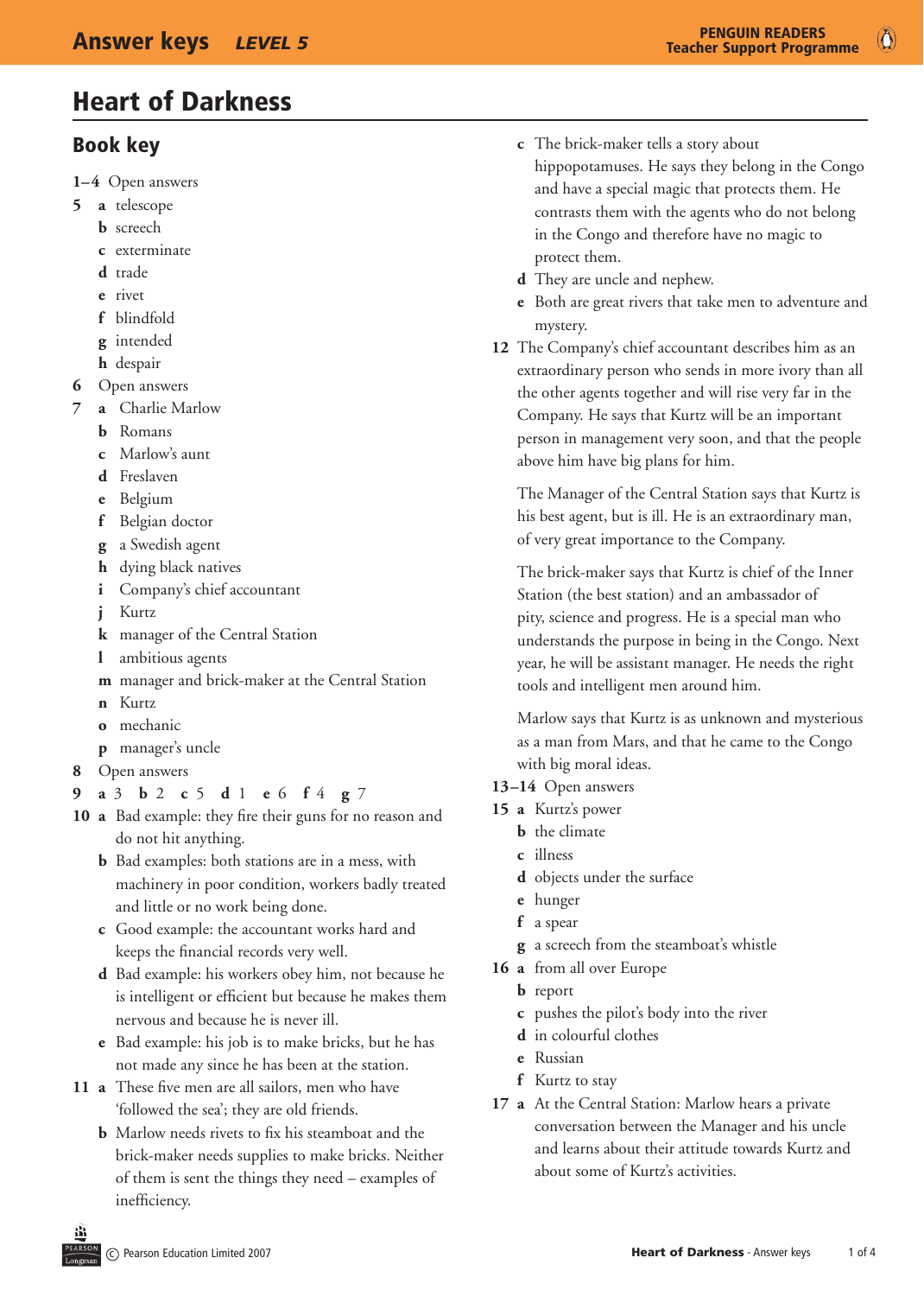$\circ$ 

## Heart of Darkness

- **b** On the steamboat at the beginning of the journey to the Inner Station: Marlow observes the natural world around him, worries about the dangers to the boat, also worries about the hidden truth, talks about the crew and passengers, thinks about the people behind the bushes and their relationship to modern man, talks about his fireman.
- **c** Eighty kilometres below the Inner Station and Kurtz: Marlow finds a grass hut that has belonged to a white man and leaves with a pile of wood, a book and a warning.
- **d** Twelve kilometres from the Inner Station: the steamboat stops and waits until morning before continuing; there is thick fog the next morning; sound of screaming seems to come out of the fog; Marlow thinks about the cannibals' lack of food.
- **e** Three kilometres from the Inner Station: the steamboat has to go around a tiny island; Marlow and company are attacked by the natives with arrows; the agents shoot back with guns; Marlow's pilot is killed by a native's spear and thrown into the river by Marlow.
- **f** At the Inner Station: they see the station which looks like it has not been used for a long time; Marlow meets the Russian, hears his story and learns of his admiration of Kurtz.
- **18 a** The Central Station manager's uncle is talking to his nephew about Kurtz. Perhaps the climate will kill Kurtz and so deal with the problem of him having too much power.
	- **b** An agent is talking to Marlow as they hear the sound of native screams coming out of the fog, just before the steamer is attacked.
	- **c** The headman of the cannibal crew is talking to the white men on the ship. The cannibals are very hungry and want to eat their native attackers.
	- **d** Marlow is talking to the pilot as arrows rain down on the steamer.
- **19 a** T **b** F **c** T **d** F **e** F **f** T **g** T **h** F **20–21** Open answers
- **22 a** R **b** R **c** M **d** R **e** R **f** M **g** M **h** M
	- **i** R **j** M **k** R
- **23 a** Kurtz
	- **b** The native woman
	- **c** the Russian
	- **d** Marlow
	- **e** Kurtz
	- **f** The agents
- **g** Kurtz's cousin
- **h** The Intended
- **i** Marlow
- **24 a** (1) physically sick
	- (2) mentally ill
	- (3) purposeful
	- (4) remarkable
	- (5) a genius
	- (6) ambitious
	- (7) confident
	- (8) intelligent
	- (9) a rebel
	- (10) greedy
	- **b** (1) beautiful
		- (2) uneducated
		- (3) wild
		- (4) proud
		- (5) queenly
		- (6) decorated
		- (7) strong
	- **c** (1) truthful
	- (2) generous
	- (3) loyal
	- (4) pale
	- (5) deserving
	- (6) tragic
	- (7) kind
- **25–27** Open answers
- **28 a** second
	- **b** third
	- **c** first
- **29–38** Open answers

### Discussion activities

**1–43** Open answers

### Activity worksheets key

- **1 a** A Danish Captain, Freslaven, who was killed with a spear by the Chief of the village because of a disagreement involving chicken.
	- **b** When Marlow was a young boy, he was very interested in maps and excited about exploration.
	- **c** The two women at the outer room of the Company's office in Brussels were knitting while Marlow was interviewed for the position on the River Congo.
	- **d** Marlow and his aunt celebrated her success at finding him a job at her house over tea.
	- **e** get to his next post hanged himself.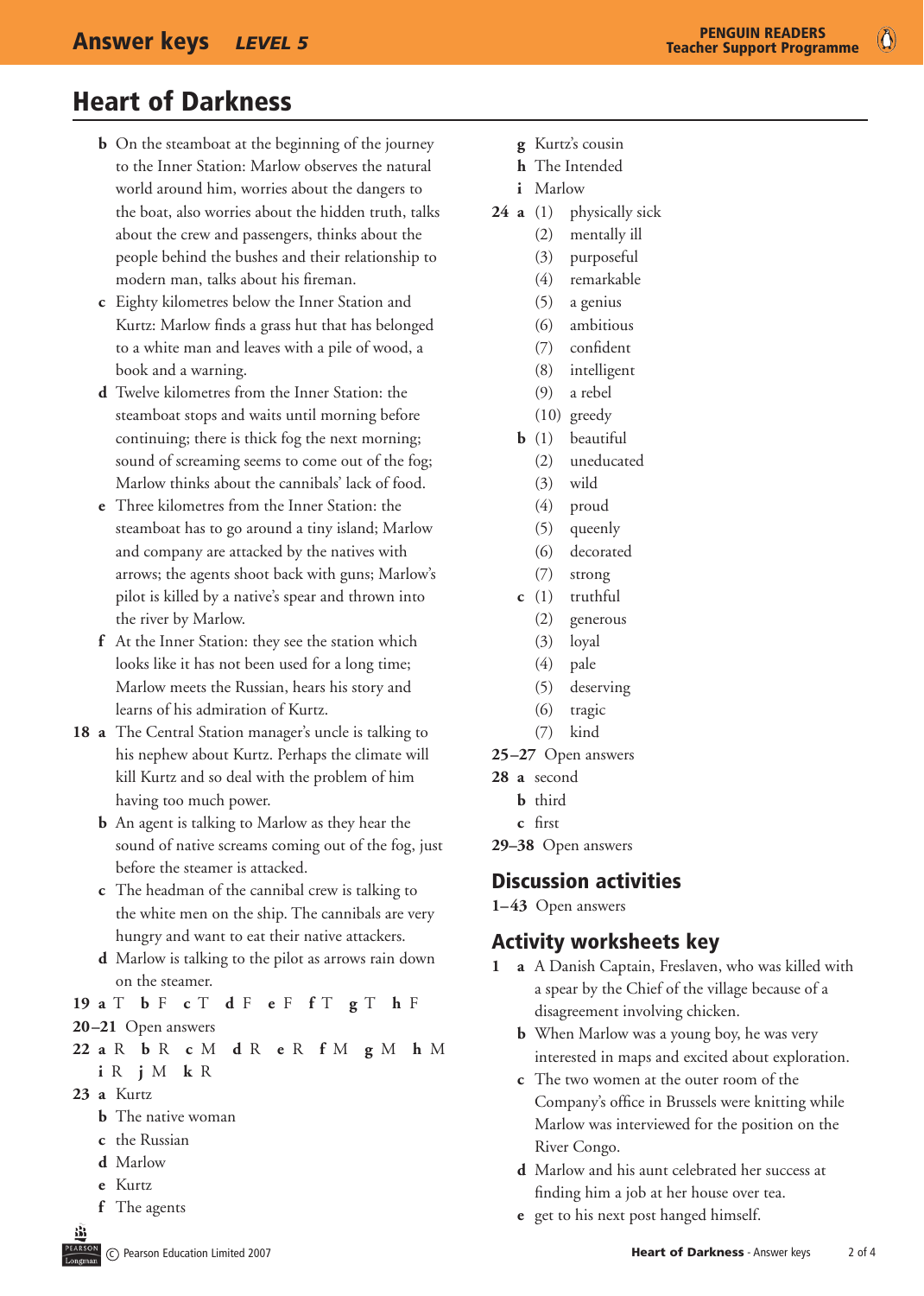$\bullet$ 

## Heart of Darkness

- **f** The manager of the Central Station and his agents had hurriedly started up river and they hit some big stones that tore the bottom of the ship.
- **g** The manager of the Central Station and the young agent with the pointed little beard were the only two to have candles.
- **h** Marlow needed rivets to repair his boat, which was stuck in the Station for months, but they never came.

#### **2 Suggested answer**

| <b>London during Roman times</b>    | London now   |
|-------------------------------------|--------------|
| Darkness was everywhere             | Open answers |
| The sea, the sky and the river were | Open answers |
| grey                                |              |
| Wild men were everywhere            | Open answers |
| There were no drinks or food for    | Open answers |
| men of culture                      |              |
| There was cruelty everywhere        | Open answers |
| Men died like flies                 | Open answers |
| Their land and wealth were seized   | Open answers |
| by force by Romans                  |              |
| They were conquered                 | Open answers |

- **3 a** The doctor who checked Marlow before his trip to Congo.
	- **b** The accountant in his office at the Outer Station when a bed for a dying person was placed there.
	- **c** The fat white agent travelling on foot with Marlow to the Central Station.
	- **d** The Manager, who he stayed healthy when a bad tropical disease hit almost all the white men.
	- **e** Marlow to the fat agent, who wanted to become assistant manager.
- **4 a** Marlow: black natives, black people, black men (p. 11); neither enemies nor criminals but black shadows of disease and sadness, bunches of bones under black skin (p. 13);
	- **b** Marlow's aunt: uneducated natives with savage ways (p. 8);
	- **c** Someone on the boat travelling to the Outer Station: enemies. (p. 10)
	- **d** The accountant at the Central Station: you begin to hate those natives. Hate them to death (p. 15)
- **5** Open answers.
- **6 a** Many months and weeks.
	- **b** The manager believes that he is a fool and will never become a manager because of his ideas.
- **c** The managers and Marlow will be well and all the agents will be sick.
- **d** He will travel with the Manager, three or four agents from the Central Station, many natives and more than twenty cannibals.
- **e** They will be delayed by a thick blanket of fog and they will be attacked by the tribes around Kurtz's outpost.
- **7 a** 2 **b** 5 **c** 1 **d** 3 **e** 4

#### **8 Suggested answers**

- **a** twenty of the crew members got into the water and pushed it.
- **b** to have an angry devil inside of it.
- **c** surrounded with fog.
- **d** eat them!
- **e** that strange mixture of flour and water.
- **9 a** 1 **b** 5 **c** 3 **d** 4 **e** 2
- **10 a** F **b** T **c** T **d** F **e** T
- **11 a** 2 **b** 3 **c** 4 **d** 5 **e** 1
- **12 a** Kurtz when taken to Europe on Marlow's steamboat.
	- **h** The beautiful woman as Kurtz is taken into the hut.
	- **c** Marlow when he realized that the round balls on the hut were actually human heads.
	- **d** The manager realizing that Kurtz's health is very poor.
	- **e** The Russian when Marlow tells him what the manager and his agents said about traders who stole from the country.
- **13 a** The beautiful woman.
	- **b** The Intended.
	- **c** The Company officer.
	- **d** Kurtz's cousin.
	- **e** The journalist.
- **14–16** Open answers

### Progress test key

- **1 a** Sailing ship is big: small; it is too windy: there is no wind; wait in the stormy weather: rest on the calm waters.
	- **b** Pitch dark: there is a brilliant light; it is impossible possible to see the mouth of the Thames; there are no ships: other boats.
	- **c** Sunny London: there is a grey cloud; very far away: forty kilometres; to the east: to the west.
	- **d** Charles Marlow is the captain: the Director; a crew of three members: four members: the lawyer, the accountant, Marlow and the narrator; the darkness in the west is inviting: a threat.